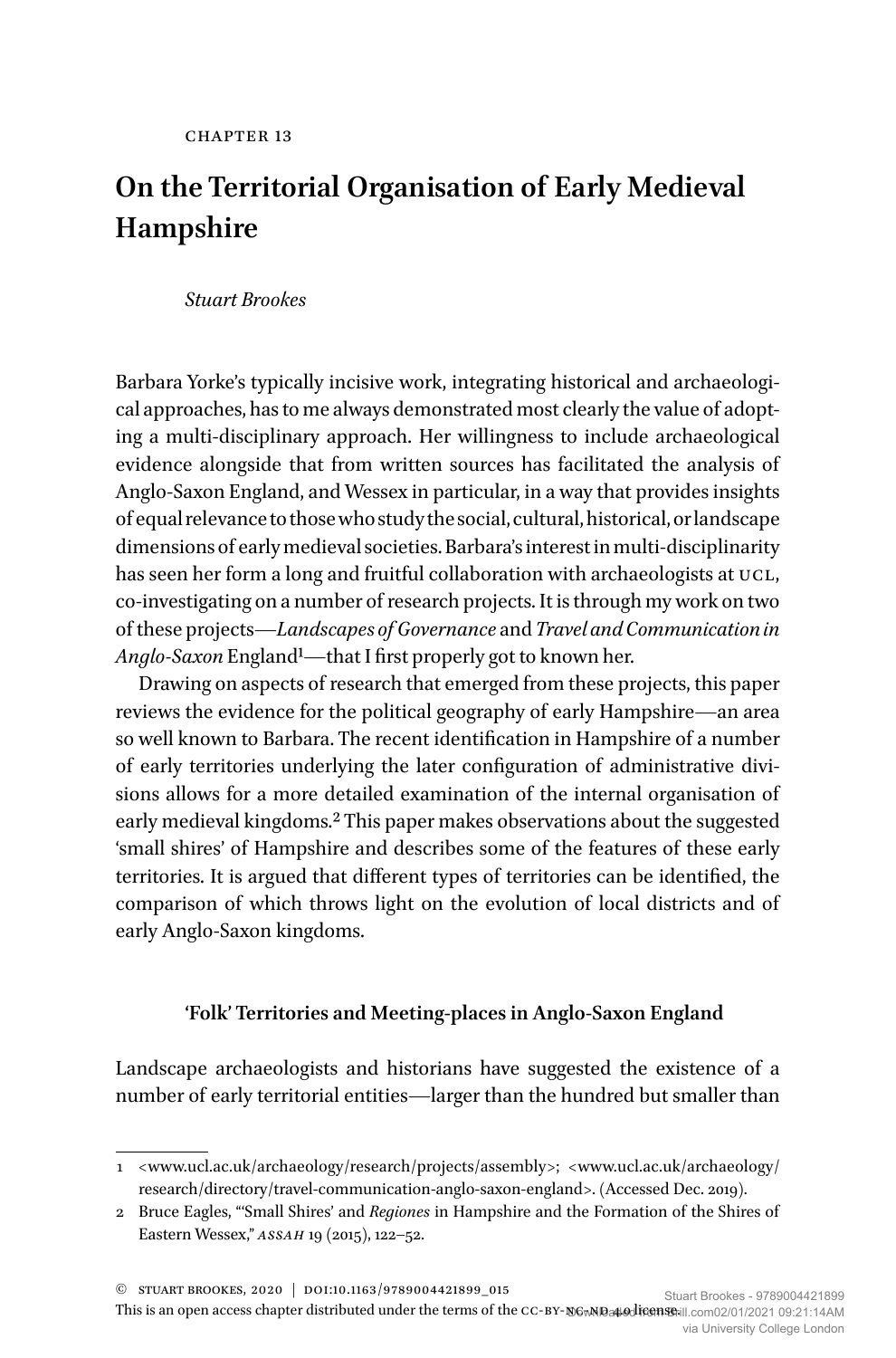the shire as recorded in Domesday Book—that can be reconstructed from place-names, historical and archaeological evidence. Perhaps the most widely known of these is that of the *Hroþingas* in Essex.[3](#page-1-0) The extent of this putative 'folk' grouping—the land of 'Hroða's people'—is argued to be represented by an adjoining cluster of eight parishes all of which are named Roding lying either side of the River Roding and extending to the watershed of the river basin. Significantly, the existence of this territory appears to belong to a chronological horizon predating the administrative geography recorded in Domesday Book—by 1086 the Roding parishes lay in two different hundreds (Dunmow and Ongar), neither of which preserves the name of the *Hroþingas*[.4](#page-1-1)

In some cases these putative territories can be related to terms occurring in early medieval sources. A charter of *c.*706×709 by Swæfred, king of Essex, to Ingwald, bishop of London, granted land in *Deningei*, Essex,[5](#page-1-2) a 'district' R.E. Zachrisson believes on etymological grounds to have included the Dengie peninsula along with Danbury and the forest of *Danegris* near Chelmsford, and belonging to the *Dænningas*-folk.[6](#page-1-3) Similar districts in Kent appear to be fossilised by the time of the Domesday survey as 'lathes' (singular OE *læð*). Each lathe comprised several smaller divisions—hundreds—and formed in turn the administrative subdivisions of the shire[.7](#page-1-4)

Territorial entities similar to the lathe or the district of the *Dænningas* are probably what are referred to in earlier sources in Latin as *regiones* or *provinciæ*.[8](#page-1-5) In his brief, but incisive discussion of these terms and their use in Bede's

<span id="page-1-0"></span><sup>3</sup> Steven Bassett, "In Search of the Origins of Anglo-Saxon Kingdoms," in *The Origins of Anglo-Saxon Kingdoms*, ed. Steven Bassett (Leicester, 1989), pp. 3–27, at pp. 21–23, Fig. 1.11; Bassett, "Continuity and Fission in the Anglo-Saxon Landscape: The Origins of the Rodings (Essex)," *Landscape History* 19 (1997), 25–42.

<span id="page-1-1"></span><sup>4</sup> P.H. Reaney, *Place-Names of Essex* (Cambridge, 1935), map of hundreds and parishes.

<span id="page-1-2"></span><sup>5</sup> S 1787.

<span id="page-1-3"></span><sup>6</sup> R.E. Zachrisson, "OE *dæn(n)* M Dutch *dan*, and the Name of Danmark," *Acta Philologica Scandinavica* 1 (1926–1927), 284–92, at pp. 284, 286; Reaney, *Place-Names of Essex*, pp. 213–4.

<span id="page-1-4"></span><sup>7</sup> J.E.A. Jolliffe, *Pre-Feudal England: The Jutes* (London, 1933), pp. 39–41; Nicholas Brooks, "The Creation and Early Structure of the Kingdom of Kent," in *Origins of Anglo-Saxon Kingdoms*, ed. Bassett, pp. 55–74, at p. 69; Stuart Brookes, "The Lathes of Kent: A Review of the Evidence," in *Studies in Early Anglo-Saxon Art and Archaeology: Papers in Honour of Martin G. Welch*, ed. Stuart Brookes, Sue Harrington, and Andrew Reynolds, BAR Brit. Ser. 527 (Oxford, 2011), pp. 156–70.

<span id="page-1-5"></span><sup>8</sup> E.g. Bede *HE* ii.14, iii.20, iv.13, iv.19, v.19; discussed by Barbara Yorke, *Wessex in the Early Middle Ages* (Leicester, 1995), pp. 39–43. Indeed, the equivalence of these terms is sometimes made explicit: the East Kent lathe of St Augustine (*Lest' de scō Augustine* in the 1240 Assize Roll: Paul Cullen, "The Place-Names of the Lathes of St Augustine and Shipway, Kent" Unpublished PhD Thesis, 2 vols (University of Sussex, 1997), 1:289) was referred to in an original late 8th-century charter as *regione Eastrgena* (S 128).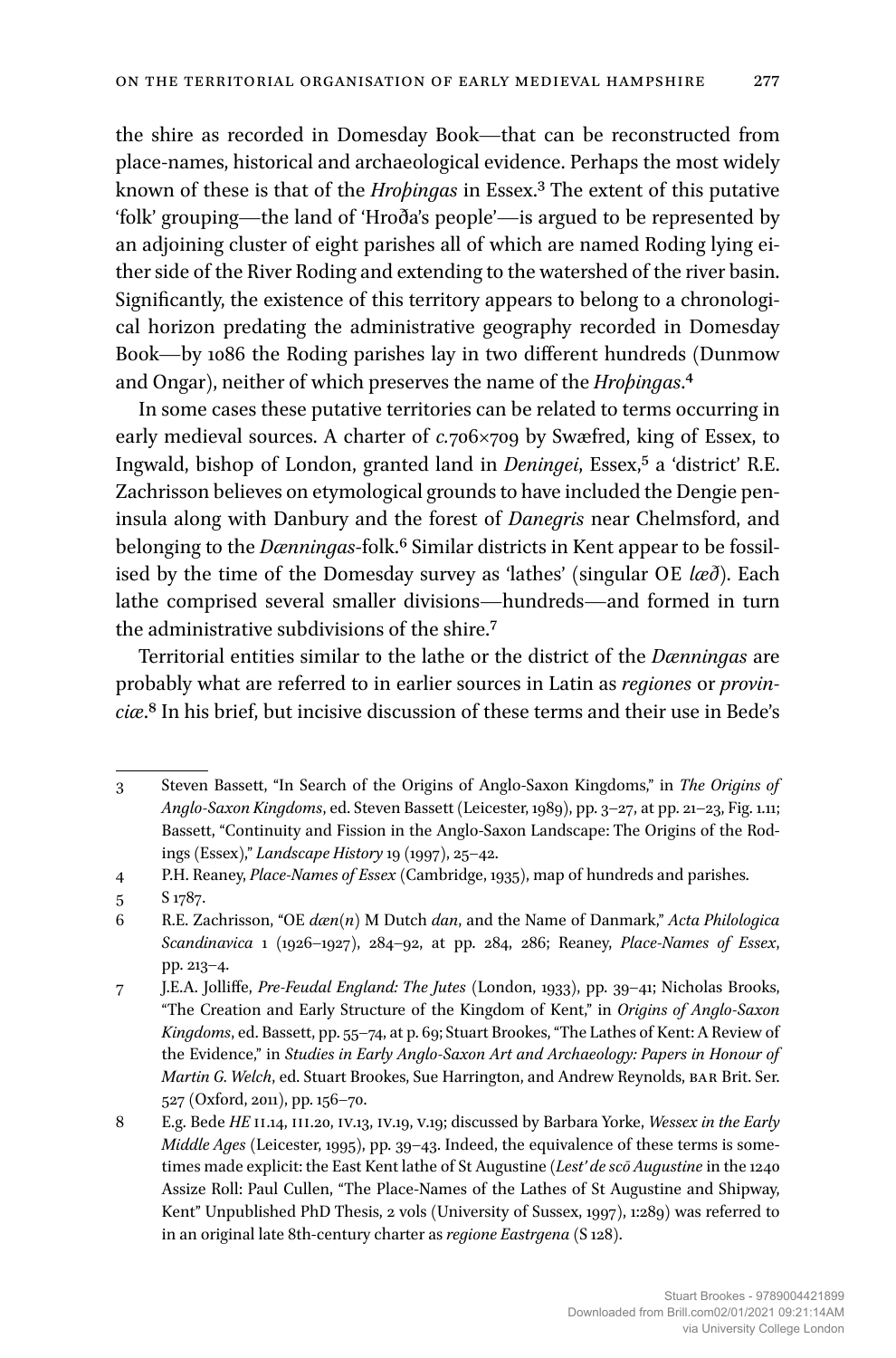*Ecclesiastical History* James Campbell makes several important observations.[9](#page-2-0) Of the two terms, *provincia* appears to denote larger entities. At times, Bede uses it to describe kingdoms, and at others makes clear that such kingdoms contained smaller *regiones*[.10](#page-2-1) It seems likely that *provinciæ*, at least, reflected some form of supra-local group affiliation. Some are mentioned as having a *gens* (a 'people') or a *rex* ('king'), implying a degree of political coherence and autonomy. They may on occasion have been relatively well defined. Both *regiones* and *provinciæ* are often named with reference to geographical features such as rivers or important central places, and are co-areal with geographical basins defined by watersheds. For example Bede refers to the *Meanuarorum prouinciam*, "the territory of the dwellers of the (River) Meon."[11](#page-2-2) Similarly, the interpolated but basically authentic 7th-century foundation charter of Chertsey abbey, grants lands that go to the *terminum alterius prouincie que apellatur Sunninges*, "boundary of another *provincia* which is called [after the] followers of *Sunna*,"<sup>12</sup> and other districts also had clear unambiguous boundaries.<sup>[13](#page-2-4)</sup>

While *regiones* seem to be smaller in size than *provinciæ* these might also have originated as self-identifying groups of people, or 'folk', rather than necessarily as administrative divisions of kingdoms.[14](#page-2-5) The lands of the *Girvii*, *Loidis*, *Incuneningum* and *Infeppingum* are referred to by Bede as *regiones*[.15](#page-2-6) In keeping, several of the lathes, in their earliest forms in Domesday Book, are compounded with the OE community-name element *ware*.[16](#page-2-7) For example, we come across *Burhwaralæð*, referring to the "district of the men of the stronghold," i.e. Canterbury; *Limenwaralæð*, 'district of the men of the Limen'; *Wiwaralæð* 'district of the men of Wye'[.17](#page-2-8) That is not to say that these districts might not also be fossilised in later administrative geography. Indeed, many authors have successfully argued that some of the boundaries of later hundreds, pre-Conquest estates and parishes, preserve—at least in part—the

<span id="page-2-0"></span><sup>9</sup> James Campbell, *Bede's* Reges *and* Principes, Jarrow Lecture (Jarrow, 1979).

<span id="page-2-1"></span><sup>10</sup> Campbell, *Bede's* Reges *and* Principes, pp. 3–4.

<span id="page-2-2"></span><sup>11</sup> Bede *HE* iv.13.

<span id="page-2-3"></span><sup>12</sup> S 1165.

<span id="page-2-4"></span><sup>13</sup> Stuart Brookes and Andrew Reynolds, "Territoriality and Social Stratification: The Relationship between Neighbourhood and Polity in Anglo-Saxon England," in *Polity and Neighbourhood in Early Medieval Europe*, ed. Julio Escalona, Orri Vésteinsson and Stuart Brookes (Turnout, 2019), pp. 267–303.

<span id="page-2-5"></span><sup>14</sup> Cf. also F.M. Stenton, *Anglo-Saxon England.* 3rd ed. (Oxford, 1971), p. 293; John Blair, "Frithuwold's Kingdom and the Origins of Surrey," in *Origins of Anglo-Saxon Kingdoms*, ed. Bassett, pp. 97–105, at p. 105; Stephen Rippon, *Making Sense of an Historic Landscape* (Oxford, 2012), pp. 186–91.

<span id="page-2-6"></span><sup>15</sup> Campbell *Bede's* Reges *and* Principes, pp. 3–4.

<span id="page-2-7"></span><sup>16</sup> A.H. Smith, *English Place-name Elements*, 2 parts (Cambridge, 1956), 2:246.

<span id="page-2-8"></span><sup>17</sup> Brooks, "Creation and Early Structure"; Brookes, "The lathes of Kent."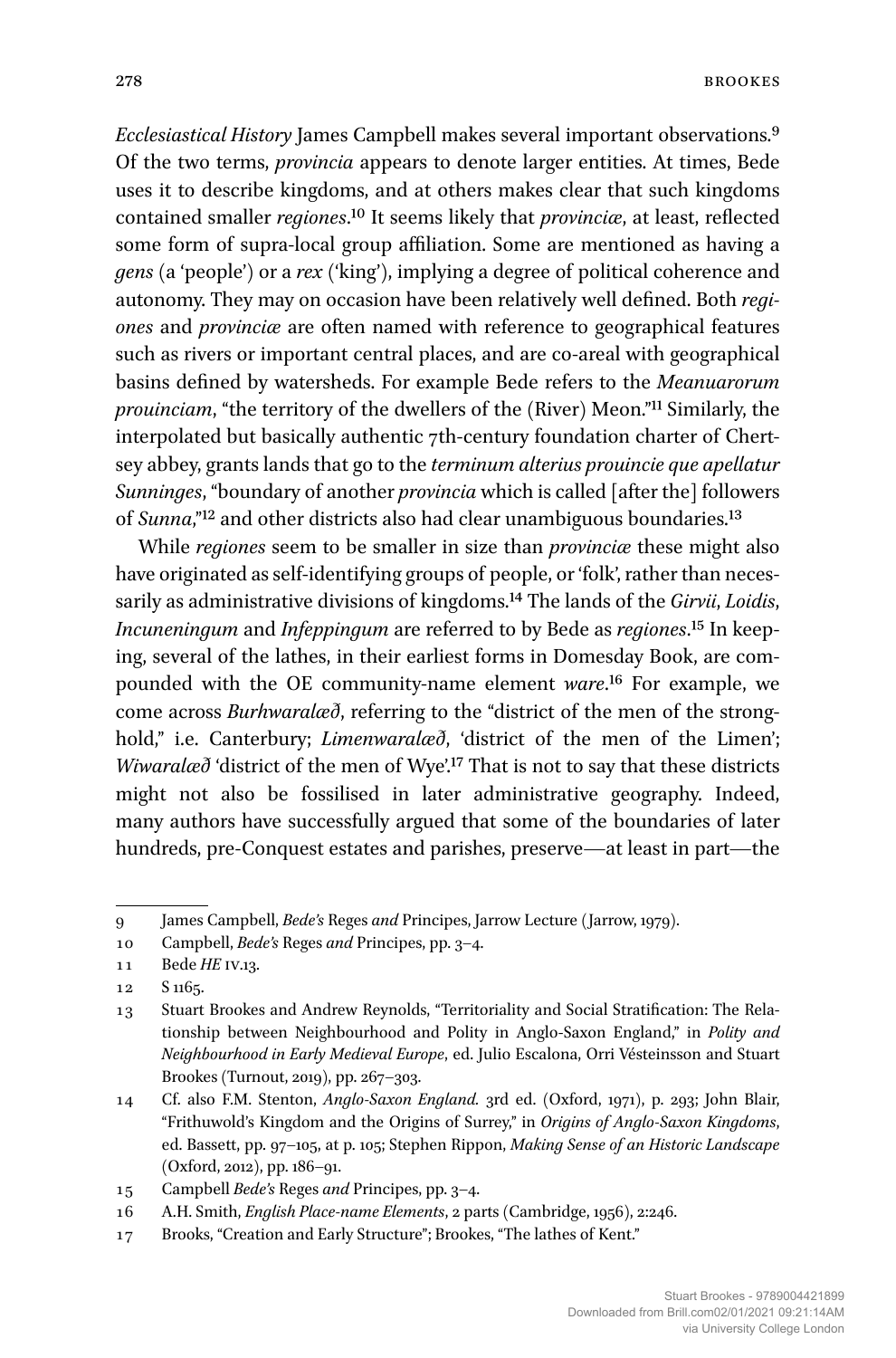outlines of these earlier territories[.18](#page-3-0) Nor does this mean the *provinciæ* or *regiones* alluded to by Bede were not also for administrative purposes. A probable 8th-century charter concerning the dues liable for the maintenance of Rochester Bridge corresponds closely to the Domesday lathe of Aylesford[.19](#page-3-1)

Despite their connection with groups of people, nevertheless, it seems that some reconstructed *regiones* may have been considered as subdivisions of larger political entities from their earliest conception. In Kent, the eastern kingdom appears to have consisted of three or four districts later formalised as the lathes of Borough, Eastry, Limen, and Wye.[20](#page-3-2) Each of these districts is already suggested by the pattern of early Anglo-Saxon burials of the 5th to 7th centuries.[21](#page-3-3) They were also all centred on a royal vill containing the OE place-name element –*gē*, 'district', cognate with the German –*gau*,<sup>22</sup> and which archaeological evidence suggests may already have had high-status functions by the later 6th century.<sup>23</sup> It is, therefore, unlikely that they were ever regarded as fully autonomous units. The ruling *Oiscingas*—as Barbara herself has shown exerted significant power over eastern Kent already in the 6th century, and it seems probable that these eastern lathes always formed a single larger agglom-eration, perhaps equivalent to the original Kentish kingdom.<sup>[24](#page-3-6)</sup>

In some cases, there may therefore be a considerable blurring between *regiones* originating as semi-autonomous 'folk' territories and administrative districts imposed from above and identified by their community-name

<span id="page-3-2"></span>20 Jolliffe, *Pre-Feudal England.*

<span id="page-3-0"></span><sup>18</sup> e.g. Brooks, "Creation and Early Structure," pp. 21–3; Steven Bassett, "Boundaries of Knowledge: Mapping the Land Units of Late Anglo-Saxon and Norman England," in *People and Space in the Middle Ages, 300–1300*, ed. Wendy Davies, Guy Halsall, and Andrew Reynolds (Turnhout, 2007), pp. 115–42; Rippon *Making Sense*, pp. 151–64; Eagles, "'Small Shires' and *Regiones*."

<span id="page-3-1"></span><sup>19</sup> S 1481d; Nicholas Brooks, "Rochester Bridge, ad 43–1381," in *Traffic and Politics: The Construction and Management of Rochester Bridge, ad 43–1993*, ed. Nigel Yates and James M. Gibson (Woodbridge, 1993), pp. 1–40.

<span id="page-3-3"></span><sup>21</sup> Brookes, "The Lathes of Kent"; Tania Dickinson, "The Formation of a Folk District in the Kingdom of Kent: Eastry and its Early Anglo-Saxon Archaeology," in *Sense of Place in Anglo-Saxon England*, ed. Richard Jones and Sarah Semple (Donington, 2012), pp. 147–67.

<span id="page-3-4"></span><sup>22</sup> Smith, *English Place-name Elements*, 1:82; S.E.C. Hawkes, "Anglo-Saxon Kent c. 425–725," in *Archaeology in Kent to 1500*, P.E. Leach, CBA Research Report 48 (London, 1982), pp. 64–78.

<span id="page-3-5"></span><sup>23</sup> Gabor Thomas, "Life Before the Minster: The Social Dynamics of Monastic Foundation at Anglo-Saxon Lyminge, Kent," *Ant J* 93 (2013), 109–45.

<span id="page-3-6"></span><sup>24</sup> Barbara Yorke, "Joint Kingship in Kent c.560 to 785" *Archaeologia Cantiana* 99 (1983), 1–19; Brooks, "Creation and Early Structure."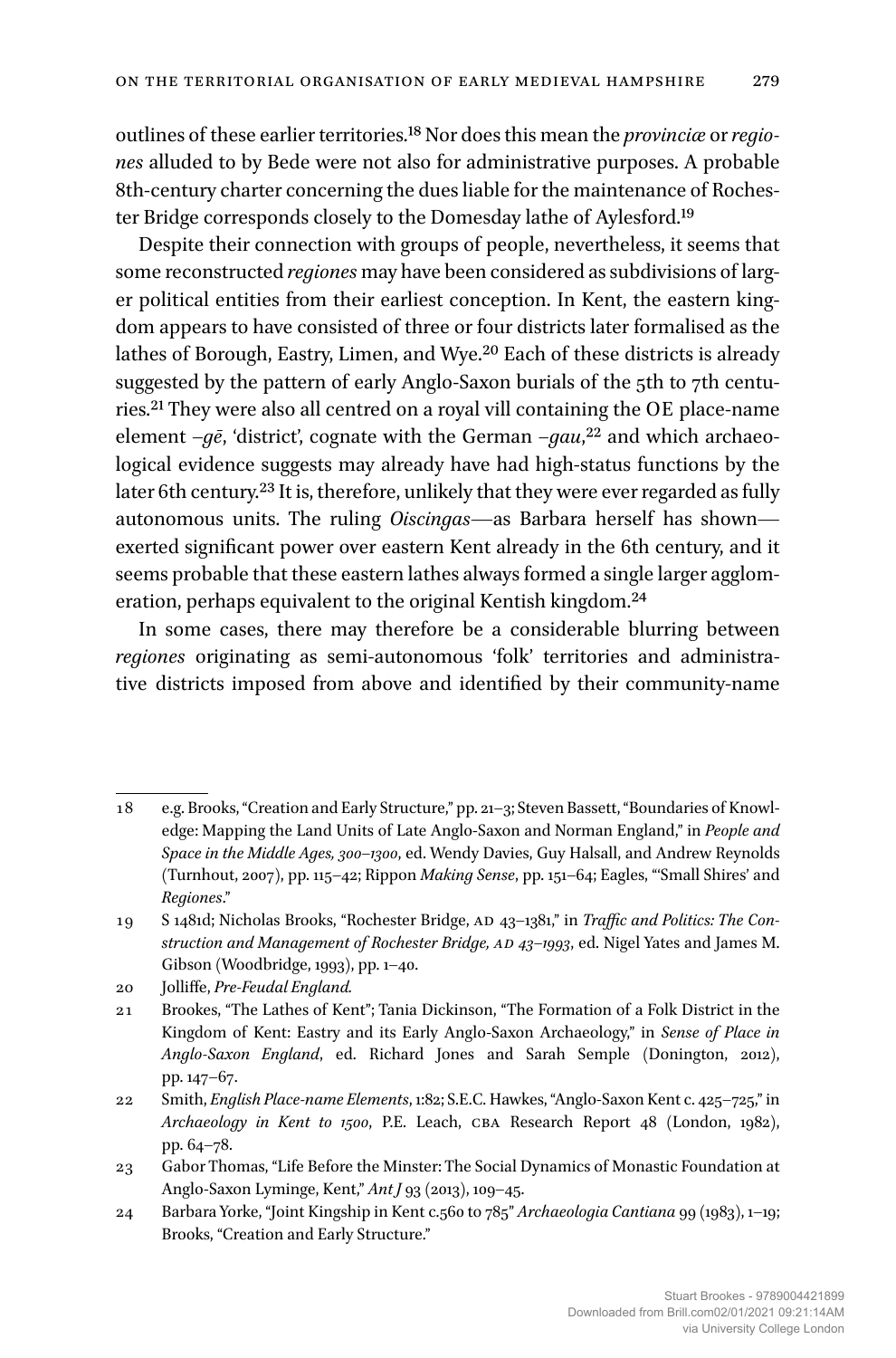in –*ingas*, –*sǣta*, and the like[.25](#page-4-0) This observation has some relevance to our understanding of the many entities recorded in the list known as the 'Tribal Hidage'.<sup>26</sup> In Steven Bassett's influential discussion of the political context of this source, each of these 'tribes' is regarded as a structurally similar sociopolitical unit, differing from its neighbours only in the scale of its constitu-ent community and the authority wielded by its leader.<sup>[27](#page-4-2)</sup> However, the example of Kent suggests that, while political dominance rested in part on the control of community networks, there was also some innovation in administrative organisation. Unlike the eastern lathes, those in western Kent, and extending as putative territories into Surrey,<sup>28</sup> are likely to have been artificial constructs that, while sympathetic to social and economic constraints of the landscape, were nevertheless created primarily to serve administrative expediency. In John Blair's assessment of the Surrey evidence such territories were being laid out already in the late 7th century.<sup>[29](#page-4-4)</sup>

One clue to discriminating between these two types of district may be their size. Rippon suggests early 'folk' territories typically cover 250–400 sq. km.[30](#page-4-5) A similar comparison shows the size of the east Kentish lathes to be significantly larger than the territories of the Rothingas and Stoppingas, that are only 48 and 82 sq. km respectively.[31](#page-4-6) The latter are unlikely, therefore to represent petty kingdoms, nor probably autonomous 'tribal' units at all, but rather relatively local groupings that were always part of some larger political entity. In addition to the scale of territories one might also compare their spatial regularity. In size and form, the lathes of western Kent and the early districts of Surrey are noticeably more regular than their eastern Kent counterparts[.32](#page-4-7)

Yet another clue to the structure of these districts can come from an analysis of the assembly places within and between them. Public assemblies were at the heart of Anglo-Saxon social, judicial, and administrative organisation, and it is likely that any supra-local group regularly converged on a meeting-place to settle disputes, regulate social interactions and execute legislative decrees.<sup>[33](#page-4-8)</sup> These meeting-places, like the territories of which they were part, are also

<span id="page-4-0"></span><sup>25</sup> Cf. particularly on this point John Baker, "Old English *sǣte* and the Historical Significance of 'Folk'-names," *eme* 25:4 (2017), 417–42.

<span id="page-4-1"></span><sup>26</sup> Campbell, *Bede's* Reges *and* Principes, pp. 6–7.

<span id="page-4-2"></span><sup>27</sup> Bassett, "In Search of the Origins."

<span id="page-4-3"></span><sup>28</sup> Blair, "Frithuwold's Kingdom," p. 99; John Blair, *Early Medieval Surrey* (Stroud, 1991), pp. 22–24.

<span id="page-4-4"></span><sup>29</sup> Blair, *Early Medieval Surrey*, *passim*.

<span id="page-4-5"></span><sup>30</sup> Rippon *Making Sense*, p. 151.

<span id="page-4-6"></span><sup>31</sup> Bassett, "In Search of the Origins"; Bassett, "Boundaries of Knowledge."

<span id="page-4-7"></span><sup>32</sup> e.g. Blair, "Frithuwold's kingdom," p. 99, Fig. 7.1.

<span id="page-4-8"></span><sup>33</sup> In his *The Origins of Political Order* (London, 2011), Francis Fukuyama makes the important point that mechanisms for settling disputes existed in all tribal-level societies.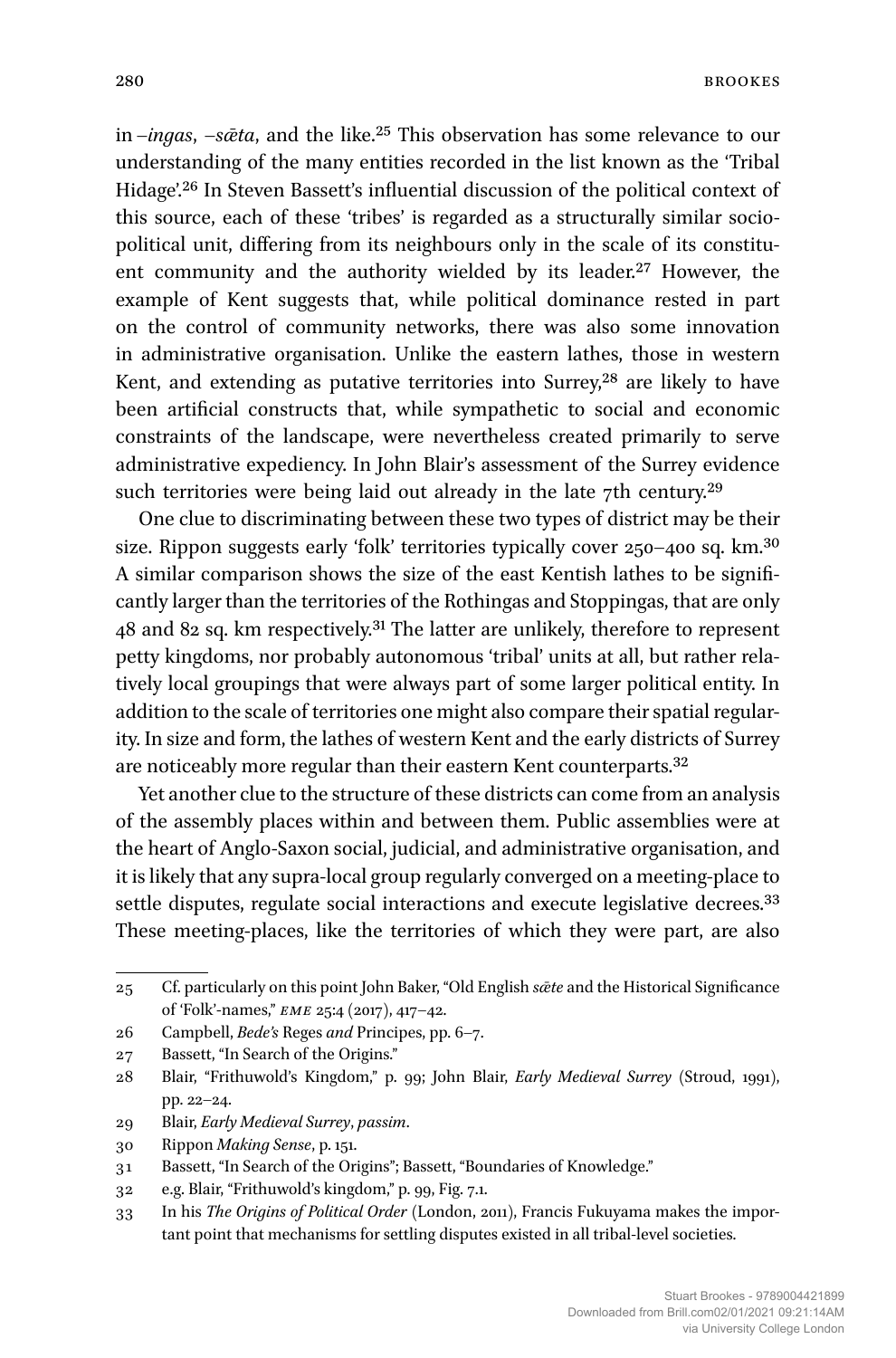sometimes preserved in later sources.<sup>34</sup> Particularly important in this regard are the meeting-places of Domesday hundreds, which at least by the 10th century were used on a four-weekly basis[.35](#page-5-1)

The locations of these hundred meeting-places are, on the face of it, relatively easy to identify, as many hundreds were apparently named from the site at which meetings took place. Evingar hundred in north-west Hampshire, for instance appears to have met in a field (OE *efen* 'even, level' + *gāra* 'triangular piece of land') *c.*1.5 km north-west of Whitchurch on high ground near a crossroad of the Harroway, named as *(on) Geapan garan* in the charter bounds of Whitchurch (S 378), and still known in 1650 as *Evingdale*[.36](#page-5-2) Clear identifications of this type are not invariably to be expected, and are not always straightforward. In some cases the feature that gave its name to a hundred—such as a tree, mound, or stone—has since disappeared or ceased to be known by that name, so the name of the hundred has effectively disappeared on the ground, along with the best means of securely identifying its meeting-place. Such is the case with the 'maegen's Barrow' that gave its name to Mainsborough hundred (*Maneberge*, *Manesberg hvnd'*, 1086, DB) or 'Bunt's Barrow' from which Bountisborough hundred (*Bantesbergahdr'*, 1168) is named.

Hundreds apparently named from their chief manors are also potentially problematic. In these cases the traditional meeting-place may have been adjacent to or distant from the manorial centre. Anderson, for instance showed that hundreds might bear more than one name, reflecting appurtenance to a central vill on the one hand, and location of meetings on the other, so that being named from a vill does not mean that a hundred also met at that location[.37](#page-5-3) This may be the case with Somborne hundred (*Svmbvrne*, in Domesday Book, 1086) which was apparently named from the royal manor of King's Somborne, to which it belonged. By the 13th century Somborne was also known as *Hundredum de Stokbrygge* (1272 Assize Roll).[38](#page-5-4) Stockbridge is *c*.4 km north of

<span id="page-5-0"></span><sup>34</sup> John Baker and Stuart Brookes, "Identifying Outdoor Assembly Sites in Early Medieval England" *Journal of Field Archaeology* 40:1 (2015), 3–21.

<span id="page-5-1"></span><sup>35</sup> E.g. iii Edmund, clause 2, Hundred Ordinance, and ii Cnut, clause 20, in *Die Gesetze der Angelsachsen* i, ed. Felix Liebermann (Halle, 1903), pp. 190–95 and p. 322; discussed by (among others) H.M. Chadwick, *Studies on Anglo-Saxon Institutions* (Cambridge, 1905), pp. 239–48; Stenton, *Anglo-Saxon England*, pp. 292–301; H.R. Loyn, *The Governance of Anglo-Saxon England 500–1087* (London, 1984), pp. 140–46.

<span id="page-5-2"></span><sup>36</sup> O.S. Anderson, *The English Hundred-Names: The South-Western Counties.* Lunds Universitets Arsskrift 37.2 (Lund, 1939), pp. 193–94.

<span id="page-5-3"></span><sup>37</sup> O.S. Anderson, *The English Hundred-Names* (Lund, 1934), pp. xxix–xxxi; *English Hundred-Names: The South-Western Counties*, 79–80, 83–84, 86–88, 90–91, 92–99.

<span id="page-5-4"></span><sup>38</sup> Unless otherwise indicated, forms of names and dates when they are attested as such are from relevant county epns volumes or, in Hampshire cases, Richard Coates, *The Place Names of Hampshire* (London, 1989).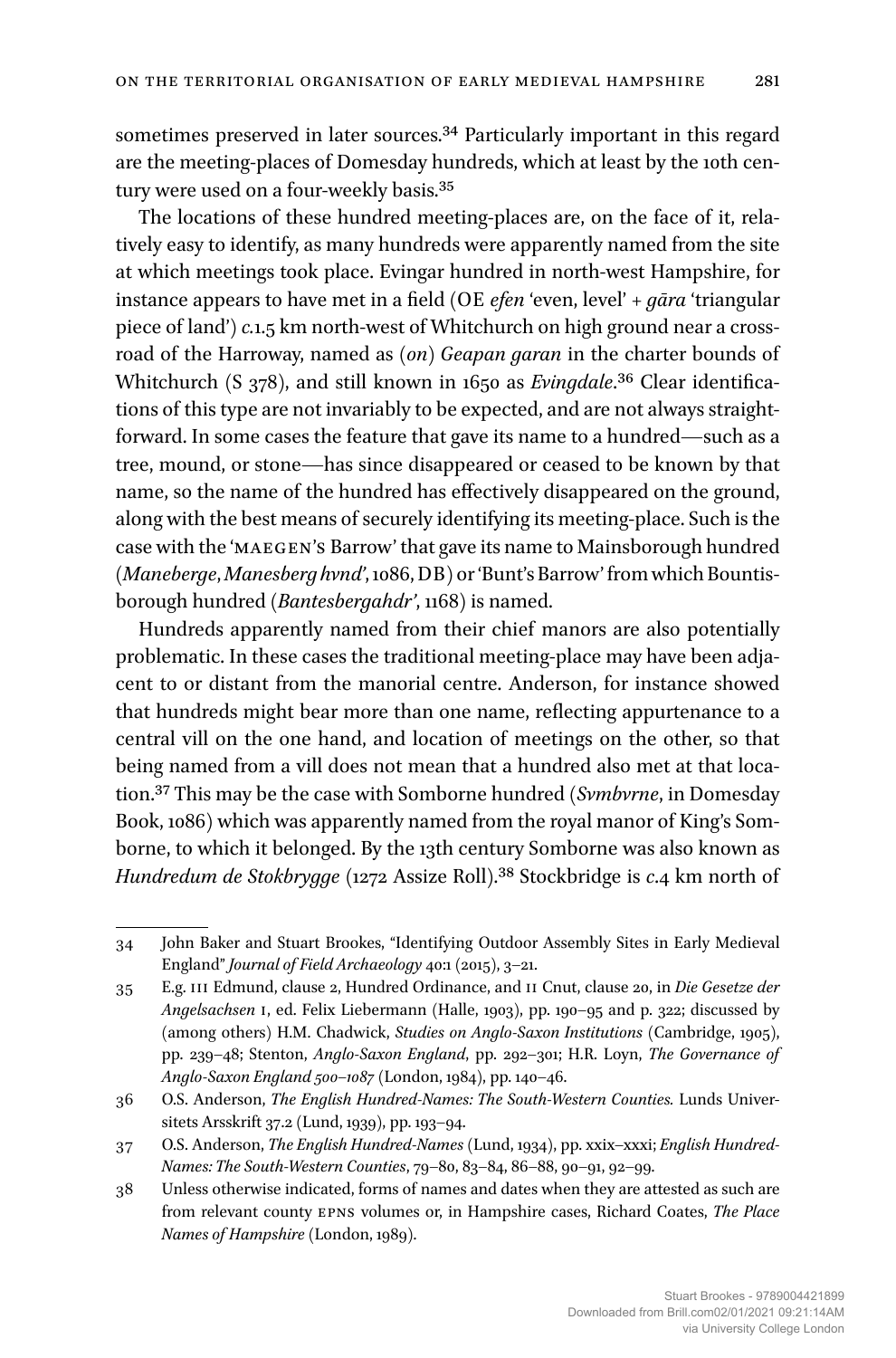King's Somborne and seems to have been known as White Somborne in the early Middle Ages, so perhaps the *stocc-brycg* was the location of the hundredal assemblies[.39](#page-6-0) In support of this identification Stockbridge Down, just 1km east of the settlement and inter-visible with it, is the location of a Late Anglo-Saxon execution cemetery lying beside an artificial mound.[40](#page-6-1) This kind of spatial relationship between meeting-places and execution sites is wellknown elsewhere.[41](#page-6-2)

The type and location of hundred meeting-places can provide further clues as to the organisation of early administrative territories. It might be assumed that meeting-places should be centrally placed within their district to enable ease of access for all inhabitants. Indeed this is often the case. The aforementioned Evingdale field is an unremarkable location except that it is almost directly at the centre of the hundred it served, lying alongside the Harroway—a significant ancient long-distance routeway that bisects the district. Similarly, the hundred of Kingsclere, though named from a royal manor attested in 9thcentury sources (S 1507), apparently held its court at Nothing Hill (presumably from OE  $(ge) m\bar{o}t + p\bar{u}g + h\gamma l$ ,<sup>42</sup> a prominent hilltop 2 km west of the vill, that is central both to the Domesday hundred and the earlier *regio* of Cleras[.43](#page-6-4)

Given this assumption, it is interesting that many meeting-places are actually located on the boundaries between two or more hundreds. The reasons for this might be explained by several different processes [\(Fig. 13.1](#page-7-0)):

- A border location, as Margaret Gelling and Aliki Pantos, have previously suggested, might have signified its neutral, liminal position between neighbouring communities, enabling the impartial settlement of local disputes[.44](#page-6-5) They therefore define the limits of neighbouring groups (a), serving as a communal locale—a sort of 'no man's land'—for two or more communities.
- In some cases border meeting-places might have existed in a hierarchy of meeting-places, alongside other local courts (b). Conceivably in this

<span id="page-6-3"></span>42 *vch Hants* 4, p. 246; Anderson, *The English Hundred-Names: The South-Western Counties*, p. 194.

<span id="page-6-0"></span><sup>39</sup> The name 'Stockbridge' itself apparently only came into general use from the early 13th century: Rosalind Hill, "The Manor of Stockbridge," *Proceedings of the Hampshire Field Club* 30 (1973), 93–101.

<span id="page-6-1"></span><sup>40</sup> Andrew Reynolds, *Anglo-Saxon Deviant Burial Customs* (Oxford, 2009), pp. 120–22.

<span id="page-6-2"></span><sup>41</sup> Andrew Reynolds, "Judicial Culture and Social Complexity: A General Model from Anglo-Saxon England," *World Archaeology* 45:5 (2014), 699–713.

<span id="page-6-4"></span><sup>43</sup> Eagles, "'Small Shires' and *Regiones*," pp. 131–32.

<span id="page-6-5"></span><sup>44</sup> Margaret Gelling, *Signposts to the Past* (Chichester, 1978); Aliki Pantos, "'On the Edge of Things': Boundary Location of Anglo-Saxon Assembly Sites," *assah* 12 (2003), 38–49, at pp. 43–48.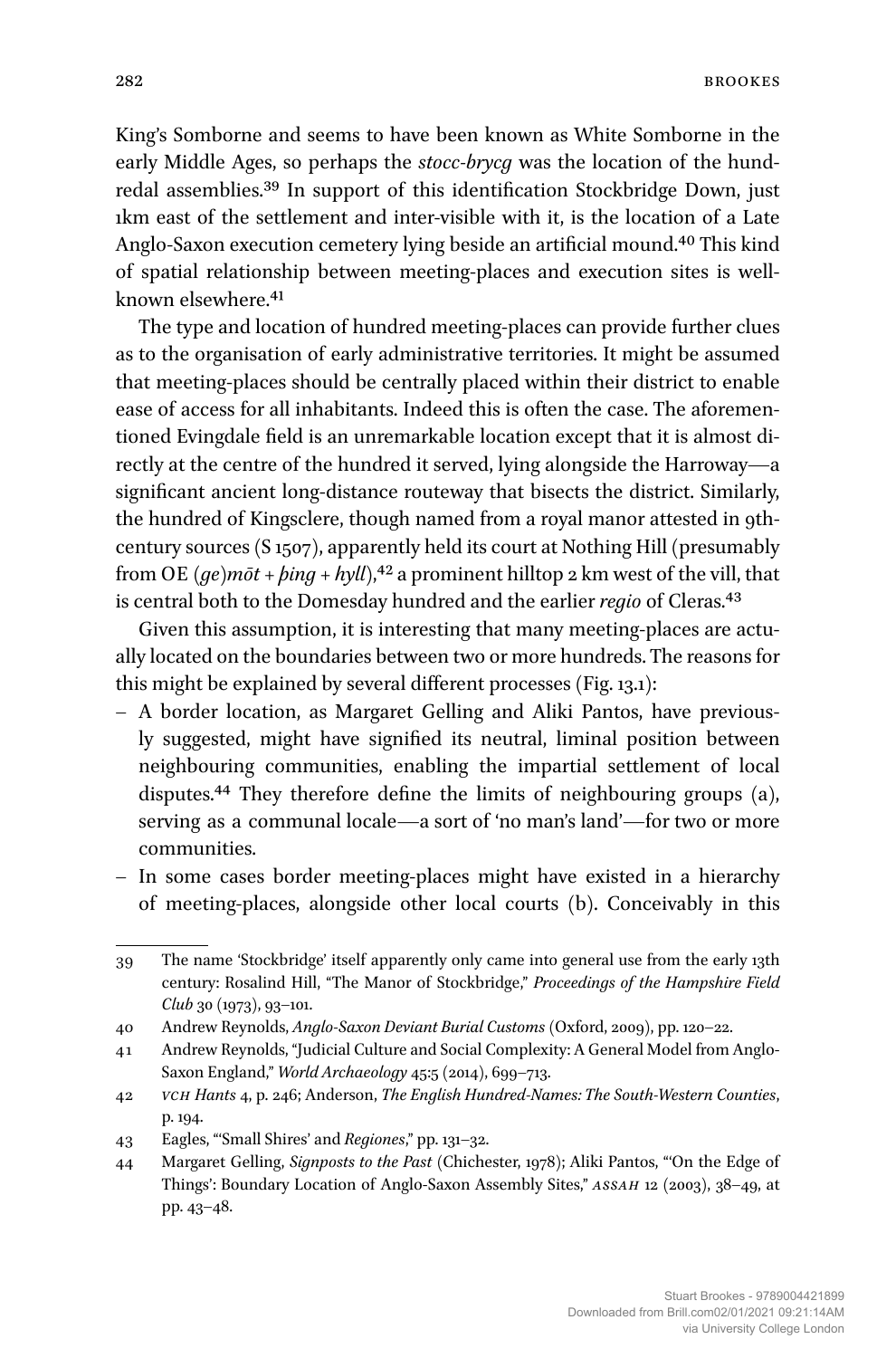<span id="page-7-0"></span>

Figure 13.1 Theoretical development of meeting-places on district borders

situation border meeting-places were concerned with supra-regional business such as military mobilisation or inter-regional trade, whilst centrally placed meeting-places dealt with more local legal and fiscal matters[.45](#page-7-1)

– A third situation could see meeting-places emerge on borders as a result of territorial fission (c). In these instances the earlier meeting-place might have been retained as the court for one of the resulting districts, but was accompanied by a new meeting-place founded more centrally in the neighbouring district. In other cases new meeting-places emerged in the subdivided districts, replacing the earlier court site.

## **Early Hampshire Territories**

These observations have some relevance to a discussion of the territorial organisation of Hampshire in the Anglo-Saxon period. Hampshire has recently been the subject of an analysis by Bruce Eagles who through detailed retrogressive analysis has suggested a number of early medieval territories predating the Domesday hundredal pattern.<sup>46</sup> Both Eagles and previous mappings of the

<span id="page-7-1"></span><sup>45</sup> Baker and Brookes, "Identifying Outdoor Assembly Sites"; John Baker and Stuart Brookes, "Gateways, Gates, and *Gatu*: Liminal Spaces at the Centre of Things," in *Life on the Edge: Social, Religious and Political Frontiers in Early Medieval Europe,* ed. Sarah Semple, Celia Orsini and Sian Mui, Neue Studien zur Sachsenforschung 6 (2017), pp. 253–62; Alexander Langlands, "*Ceapmenn* and *Portmenn*: Trade, Exchange, and the Landscape of Early Medieval Wessex," below.

<span id="page-7-2"></span><sup>46</sup> Eagles, "'Small Shires' and *Regiones*." It should be stated that Eagles' model is not the only attempt to reconstruct early territories in Hampshire. For an interpretation based on terrain and hydrology, see Eric Klingelhöfer, *Manor, Vill and Hundred: The Development of Rural Institutions in Early Medieval Hampshire* (Toronto, 1991); for one based on royal estates, see Ryan Lavelle, *Royal Estates in Anglo-Saxon Wessex*. bar Brit. Ser. 439 (Oxford, 2007), esp. pp. 37–47.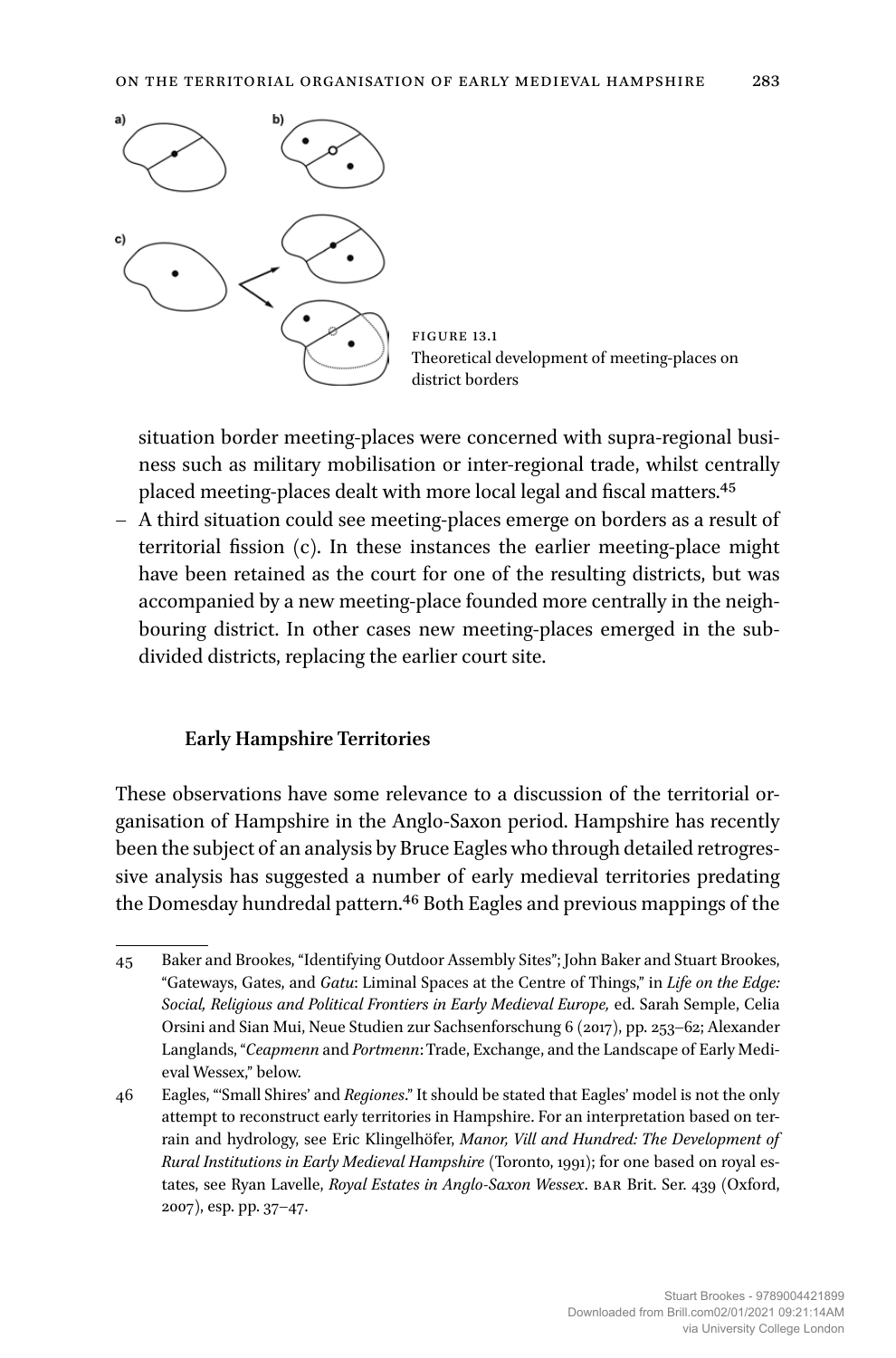Domesday hundreds take as their basis the parish boundaries as documented in the 1851 one-inch Ordnance Survey maps.[47](#page-8-0) By plotting individual placenames rubricated from Domesday Book and other early sources, parishes are then aggregated into larger districts defined by their common boundaries. [Fig. 13.2](#page-9-0) shows the resulting administrative territories proposed by Eagles and Thorn.[48](#page-8-1) Minor deviations aside, there is a broad correspondence in the alignment of territorial boundaries.

Of the *regiones* proposed by Eagles, *Andeferas* and *Basingas* most closely resemble those of Eastry and Lyminge in Kent in form if not scale. Like the Kentish examples the territories of *Andeferas* and *Basingas* are both mirrored by the pattern of Early Anglo-Saxon finds. Early evidence is known from the immediate vicinity of Andover, including settlement finds from Old Down Farm to the south-east of the village of Charlton, 1 km west of Andover and two 6th/7th-century cemeteries to the west of this in the area of The Portway Industrial Estate.[49](#page-8-2) *Basingas* is centred on the high-status Early Anglo-Saxon settlement site of Cowdery's Down on the north-west side of the River Loddon and Old Basing, on the eastern bank, its probable 8th-century successor.[50](#page-8-3) Both Andover and Basing were royal vills in Domesday Book, giving their names also to their hundreds, preserving an early function as tribute centres and royal accommodation. However, both are considerably smaller than their Kentish counterparts. As reconstructed by Eagles they are only 215–280 sq. km. The analogy with Kent suggests that these *regiones* were essential elements of a larger political entity, not autonomous units.

These two putative *regiones* can be contrasted with the much larger *provincia* of the Meonware mentioned by Bede. Named from the River Meon, this district comprises two main concentrations of Early Anglo-Saxon burials, along the Meon valley in the north, and stretched along the scarp of Ports Down in the south. All the Domesday hundreds making up this region— Meonstoke, East Meon, Chalton, Titchfield, Ports Down, Bosbarrow, and

<span id="page-8-0"></span><sup>47</sup> F.R. Thorn, "Hundreds and Wapentakes," in *The Hampshire Domesday*, ed. Ann Williams and R.W.H. Erskine (London, 1989), pp. 28–39.

<span id="page-8-1"></span><sup>48</sup> Eagles, "'Small Shires' and *Regiones*"; Thorn, "Hundreds and Wapentakes."

<span id="page-8-2"></span><sup>49</sup> David Hopkins, *Hampshire and the Isle of Wight Extensive Urban Survey: Andover* (Winchester, 2004), p. 3 <[http://archaeologydataservice.ac.uk/archiveDS/archiveDownload?t](http://archaeologydataservice.ac.uk/archiveDS/archiveDownload?t=arch-378-1/dissemination/pdf/test_valley/andover/assessment/andover_assessment.pdf) [=arch-378-1/dissemination/pdf/test\\_valley/andover/assessment/andover\\_assessment.](http://archaeologydataservice.ac.uk/archiveDS/archiveDownload?t=arch-378-1/dissemination/pdf/test_valley/andover/assessment/andover_assessment.pdf) [pdf>](http://archaeologydataservice.ac.uk/archiveDS/archiveDownload?t=arch-378-1/dissemination/pdf/test_valley/andover/assessment/andover_assessment.pdf) (accessed Jan. 2018).

<span id="page-8-3"></span><sup>50</sup> Martin Millet and Simon James, "Excavations at Cowdery's Down, Basingstoke, Hampshire, 1978–81," *Archaeological Journal* 140 (1983), 151–279; David Hopkins, *Hampshire and the Isle of Wight Extensive Urban Survey: Basingstoke* (Winchester, 2004), p. 2 <[http://ar](http://archaeologydataservice.ac.uk/archiveDS/archiveDownload?t=arch-378-1/dissemination/pdf/test_valley/andover/assessment/andover_assessment.pdf)[chaeologydataservice.ac.uk/archiveDS/archiveDownload?t=arch-378-1/dissemination/](http://archaeologydataservice.ac.uk/archiveDS/archiveDownload?t=arch-378-1/dissemination/pdf/test_valley/andover/assessment/andover_assessment.pdf) [pdf/test\\_valley/andover/assessment/andover\\_assessment.pdf>](http://archaeologydataservice.ac.uk/archiveDS/archiveDownload?t=arch-378-1/dissemination/pdf/test_valley/andover/assessment/andover_assessment.pdf) (accessed Jan. 2018).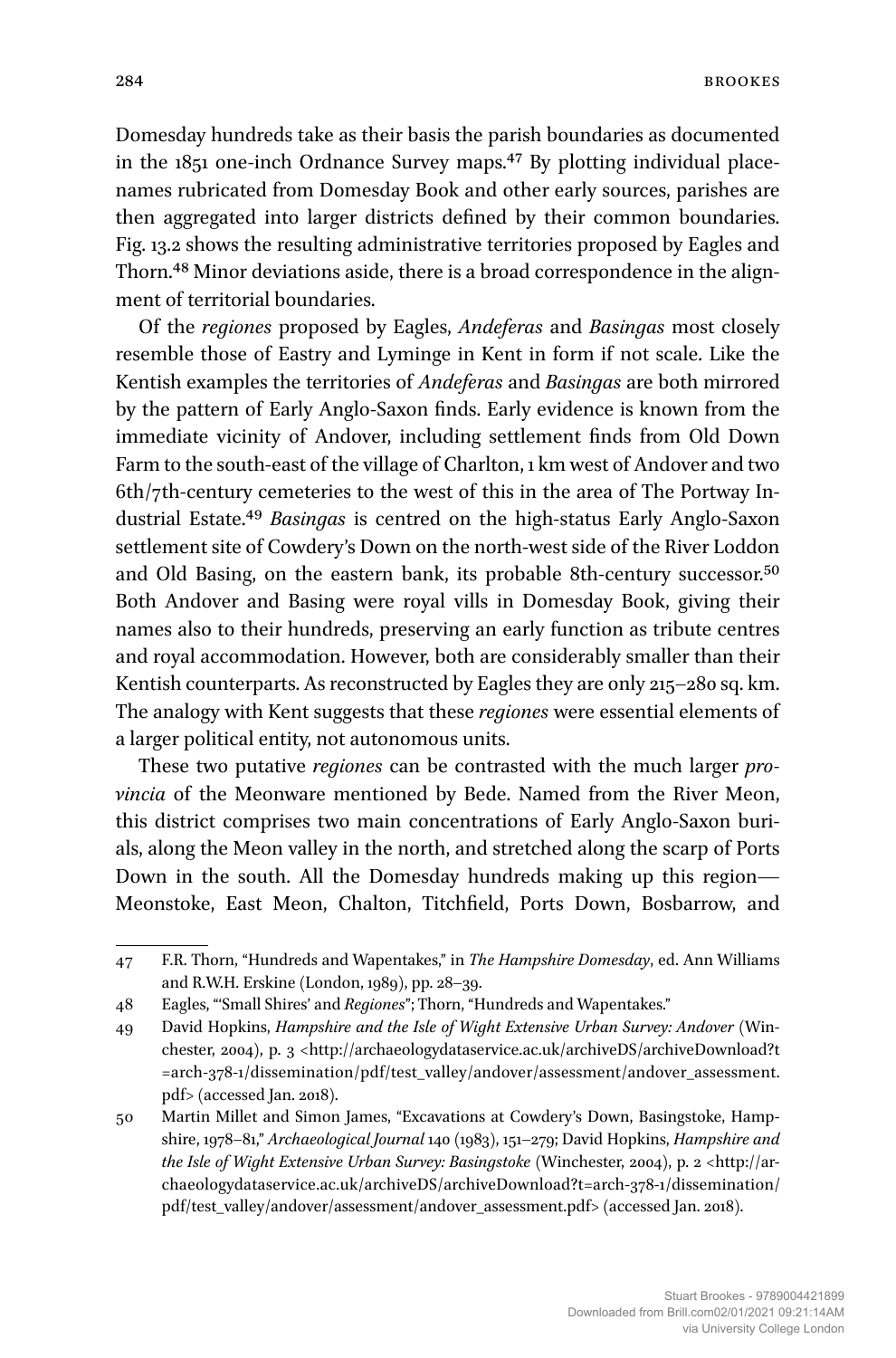<span id="page-9-0"></span>

Figure 13.2 Small shires and *regiones* of Hampshire, shown alongside the Domesday hundreds and their meeting-places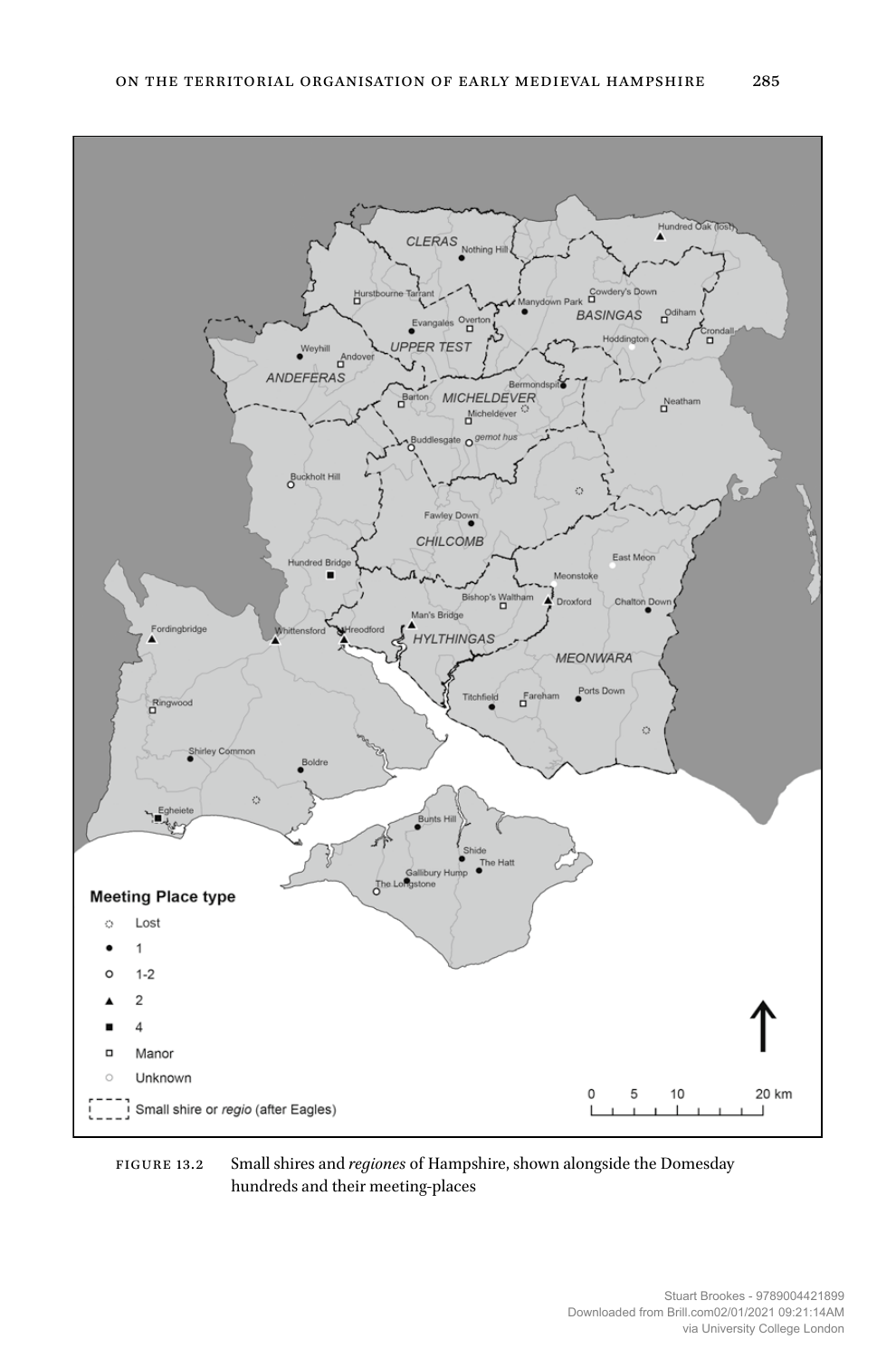probably Fareham—are named from topographical features rather than manors, and the district notably lacks central places of the types found in the other core Hampshire territories. The more dispersed character of settlement in this *regio*, the different development of its hundreds, and its much discussed associations with a 'Jutish' settlement, argue for an alternative origin as a selfcontained district. It may also once have been larger: place-names indicating a Jutish association are found also further west at *Ytene* in the New Forest and Bishopstoke (*Ytingstoc*) on the River Itchen.[51](#page-10-0)

Further understanding of the organisation of the *regiones* can be gained from the location of hundred meeting-places recorded in Domesday Book ([Fig.](#page-9-0)  [13.2](#page-9-0)). Several observations can be made of this plot. Firstly, the distribution of different types of meeting-places appears to corroborate the pattern of *regiones* identified by Eagles. Each *regio* has at its centre either an important estate centre, or a meeting-place of Type 1: elevated, often on undifferentiated upland, natural eminences, and/or common land. Evangales (Upper Test *regio*), Nothing Hill (*Cleras*), Fawley Down (Chilcomb) are all examples of Type 1 meeting-places, and in each case it is likely that the Domesday hundred court continued an assembly tradition from earlier times. This pattern may be more pronounced. The *regio* of *Andeferas*, though centred on a royal vill, apparently had a meeting-place for the 'out hundred' at Weyhill, a Type 1 site 6km west of Andover[.52](#page-10-1) The bounds of Micheldever (S 360) mention a *gemot hus* (OE *(ge) mōt* 'assembly', *hūs* 'house'), which Brooks identifies as lying on the crossroads of the Roman road from Winchester to Silchester (Margary 42a), and Alresford drove (SU 51487 36386).<sup>53</sup> This finding is very akin to what is seen in Kent, where the lathes similarly met at places at a remove from their central vills. Thus Limen lathe assembled not at the royal vill of Lyminge, but at Shipway

<span id="page-10-0"></span><sup>51</sup> Barbara Yorke, "The Jutes of Hampshire and Wight and the Origins of Wessex," in *Anglo-Saxon Kingdoms*, ed. Bassett, pp. 84–96, at pp. 89–92; but see this volume: John Baker and Jayne Carroll, "The Afterlives of Bede's Tribal Names in English Place-Names," above. There are indications that this *regio* survived in part as a large royal estate that was consistently pulled back into royal control in the 9th–11th centuries: Lavelle, *Royal Estates*, pp. 93–95.

<span id="page-10-1"></span><sup>52</sup> Eagles, "'Small Shires' and *Regiones*," p. 131. Also of possible significance it the putative location of the royal assemblies of Grateley (*c*. 925×30) and Enham (1008) at Quarley Hill, 10 km south-west of Andover: Ryan Lavelle, "Why Grateley? Reflections on Anglo-Saxon Kingship in a Hampshire Landscape," *phfcas* 60 (2005), 154–169. While royal assemblies did not generally take place at the same locations as later hundredal meeting places, it may be that they relate in some way to the assembly places of earlier *regiones*.

<span id="page-10-2"></span><sup>53</sup> N.P. Brooks, "The Oldest Document in the College Archives? The Micheldever Forgery," in *Winchester College: Sixth-Centenary Studies*, ed. Roger Custance (Oxford, 1982), pp. 189–228; Brooks, "Alfredian Government: the West Saxon Inheritance," in *Alfred the Great: Papers from the Eleventh-Centenary Conferences*, ed. Timothy Reuter (Aldershot, 2003), pp. 153–174.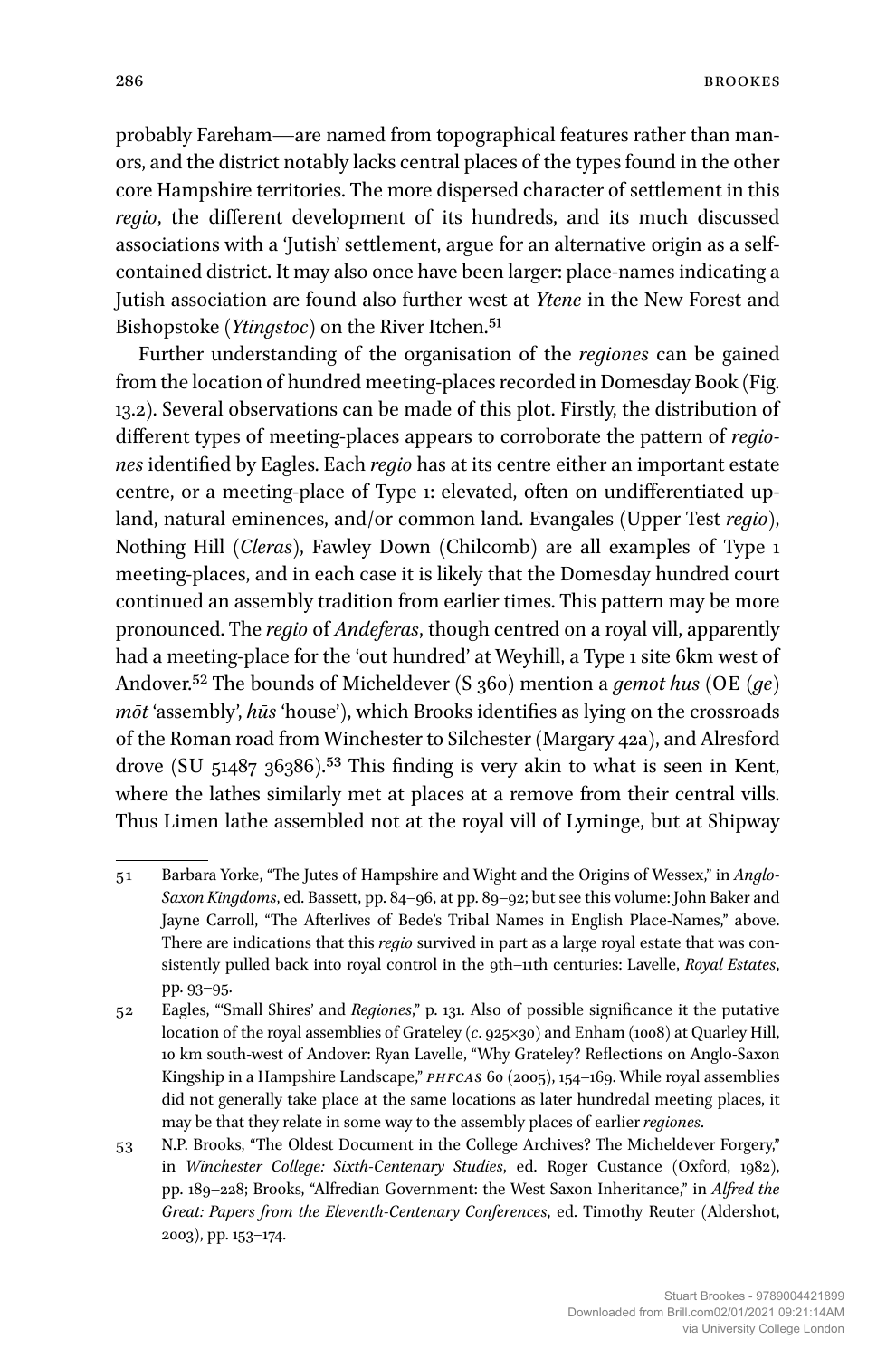Cross in Lympne, some 7km to the south-west, whilst those of Eastry lathe assembled at the Type 1 site of Eastling (formerly Haddling) Wood in Northbourne, 6km to the south of Eastry.[54](#page-11-0)

Secondly, it would seem that the fragmentation of *regiones* into smaller administrative territories saw the creation in many cases of hundreds centred and named from important estate centres. This development has been well attested elsewhere, and would seem to reflect a process whereby labour and other services devolved from kings to thegns and ecclesiastical communities whose estates formed the core of Domesday hundreds.<sup>[55](#page-11-1)</sup> By the time of the Domesday survey, the *regio* of *Andeferas* consisted of the hundreds of Andover, based on the royal vill, and Welford. The latter hundred and all its manors belonged to the abbess of Wherwell by tre. *Basingas* by comparison consisted by the Domesday survey of the royal estate-hundreds of Basingstoke and Odiham, as well as the hundreds of Chutely (named after a Type 1 meeting-place in Upper and Lower Chitterling fields, south of Manydown Park and close to the later meeting-place of the hundred 'under a hedge at Malshanger'),<sup>56</sup> and Hoddington (OE pers.n. \**Hōd(d)(a) + inga + tūn* 'farm/settlement of Hodda's people'), possibly named after a local thegn. A similar process potentially underpinned the creation of a private hundred, described in the forged Micheldever charter (S 360), out of a larger earlier *regio* including the territory of Micheldever, Bountisborough, Mainsborough, Barton and Bermondspit[.57](#page-11-3)

Thirdly, it is potentially significant that the locations of later hundredal meeting-places named from bridges/fords are largely confined to the putative *scīr* of *Hylthingas* and the New Forest. Audrey Meaney considered such meeting-places to belong to the earliest stratum of territorial formation, but following the arguments about border meeting-places above—this need not necessarily be the case.[58](#page-11-4) Three of the four Domesday hundreds comprising the *scīr* of *Hylthingas* are named from bridges/fords: Droxford (*drocenesforda* 826 (12th)),<sup>59</sup> Redbridge ((of) Hreodbrycge 956),<sup>60</sup> and Mansbridge (Mannes

<span id="page-11-0"></span><sup>54</sup> Cullen, "The Place-Names," 1:289.

<span id="page-11-1"></span><sup>55</sup> e.g. Blair, "Frithuwold's kingdom."

<span id="page-11-2"></span><sup>56</sup> *vch Hants* 4, p. 223.

<span id="page-11-3"></span><sup>57</sup> Brooks "Oldest Document"; Eagles, "'Small Shires' and *Regiones*."

<span id="page-11-4"></span><sup>58</sup> Audrey Meaney, "Gazetteer of Hundred and Wapentake Meeting-Places of the Cambridgeshire Region," *Proceedings of the Cambridge Antiquarian Society* 82 (1993), 67–92; Meaney, "Hundred Meeting-Places In the Cambridge Region," in *Names, Places and People: An Onomastic Miscellany in Memory of John McNeal Dodgson*, ed. A.R. Rumble and A.D. Mills (Stamford, 1997), pp. 195–240.

<span id="page-11-5"></span><sup>59</sup> S 275

<span id="page-11-6"></span><sup>60</sup> S 636. *Hreodbrycge* is normally thought to be *Hreutford* in Bede *HE* iv, 16; Lavelle *Royal Estates*, p. 39. On the semantic uses of OE *brycg* and *ford* see particularly the discussion by John Baker and Stuart Brookes, *Beyond the Burghal Hidage* (Leiden, 2013), pp. 164–67.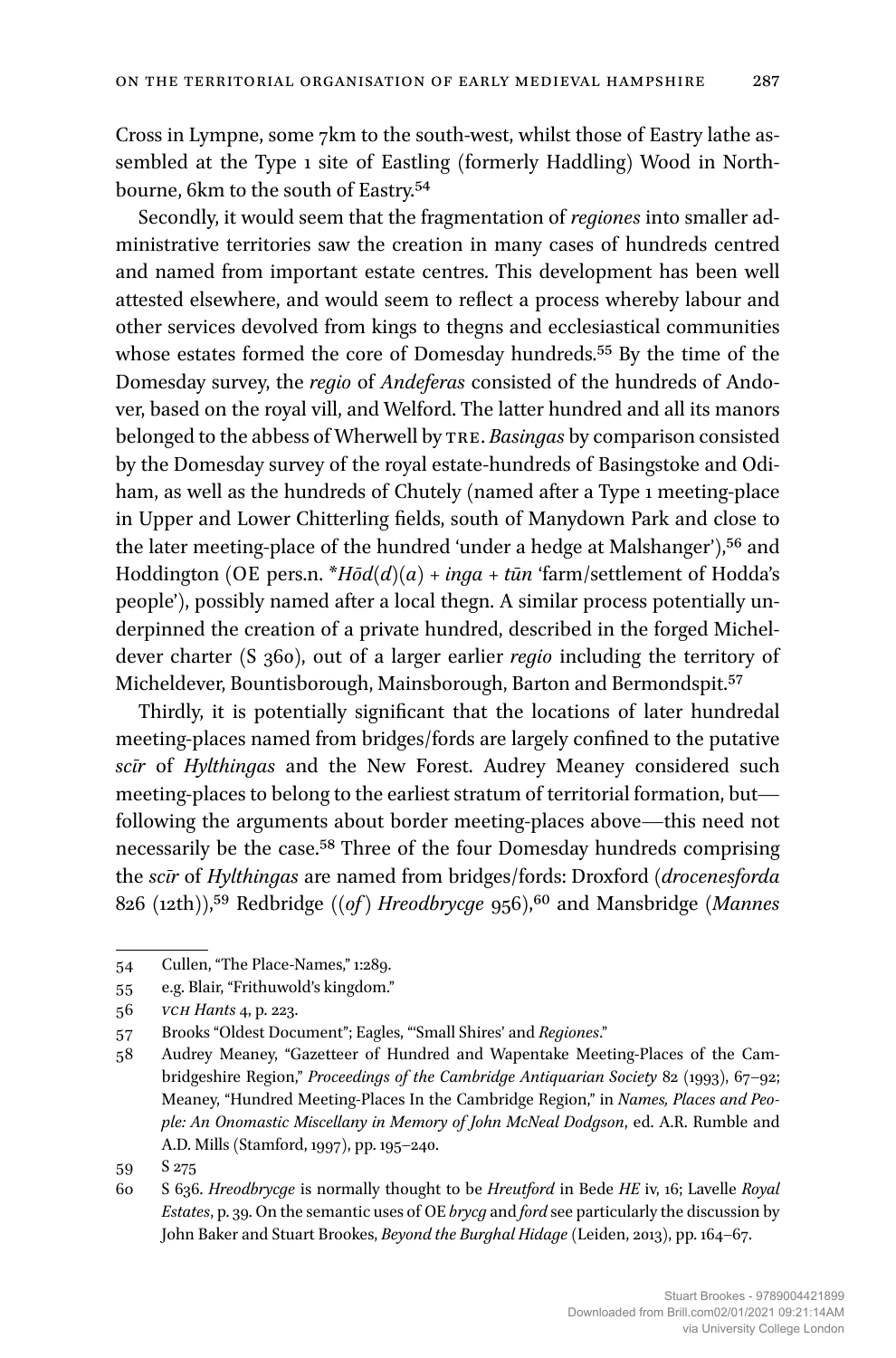*brycge* 932 (15th));<sup>[61](#page-12-0)</sup> the former two lying on the eastern and western limits of the district, and the borders of its Domesday successors. The regularity of this arrangement, the similarity in places chosen as later meeting-places on border river-crossings, and the divergence in naming practices from other *regiones* in Hampshire, all hint at the artificial nature of this *scīr*, and its imposition into an earlier territorial arrangement. Eagles (2015, 129) is surely correct to see the creation of this *scīr* as part of the process by which the emporium of *Hamwic* was dominated by West Saxon kings in the 7th century, but these differences would also suggest that it belongs to a different chronological horizon than the other *regiones*.

In this regard it may be significant that the only other river-crossing meetingplaces in Hampshire, Fordingbridge (*Forde* 1086 DB) and the enigmatic Wittensford (*Whittensford* 1670, '?Witan + ford'), are both located on or very close to the shire boundary between Hampshire and Wiltshire. Based purely on the typology of meeting-places, the creation of a *scīr* of *Hylthingas* may be contemporaneous to the formalisation of territories at this larger scale. Perhaps further evidence of this is the location of place-names compounded with *scīr*: Shirrell Heath in Shedfield, and Shirley in Sople, both of which lie outside the region of core shires described by Eagles.

#### **Territory Formation in Early Medieval Hampshire**

Despite the burgeoning interest in early medieval territories questions remain about the extents to which they reflected a form of community identity, and where on a sliding scale of autonomy these identities originated. Both are very difficult to answer because they raise fundamental questions about the nature of early medieval power and how it was rooted in local communities. While the observations made by James Campbell on this matter remain apposite, the evidence from Hampshire introduces some additional dimensions.

A general consensus amongst historians is that early medieval kingship was predicated to a great degree on politics of consensus—power resided in and drew from, the group over which it was exercised[.62](#page-12-1) In small-scale societies, rule is embedded in local social structures, personal relationships, and

<span id="page-12-0"></span><sup>61</sup> S 418

<span id="page-12-1"></span><sup>62</sup> e.g. Talcott Parsons, "On the Concept of Political Power," *Proceedings of the American Philosophical Society* 107 (1963), 232–62; Michael Mann, *The Sources of Social Power: Volume 1, A History of Power from the Beginning to ad 1760* (Cambridge, 1986); T. Reuter, "Assembly Politics in Western Europe from the Eighth Century to the Twelfth," in *The Medieval World*, ed. Peter Linehan, and Janet Nelson (London, 2001), pp. 432–50.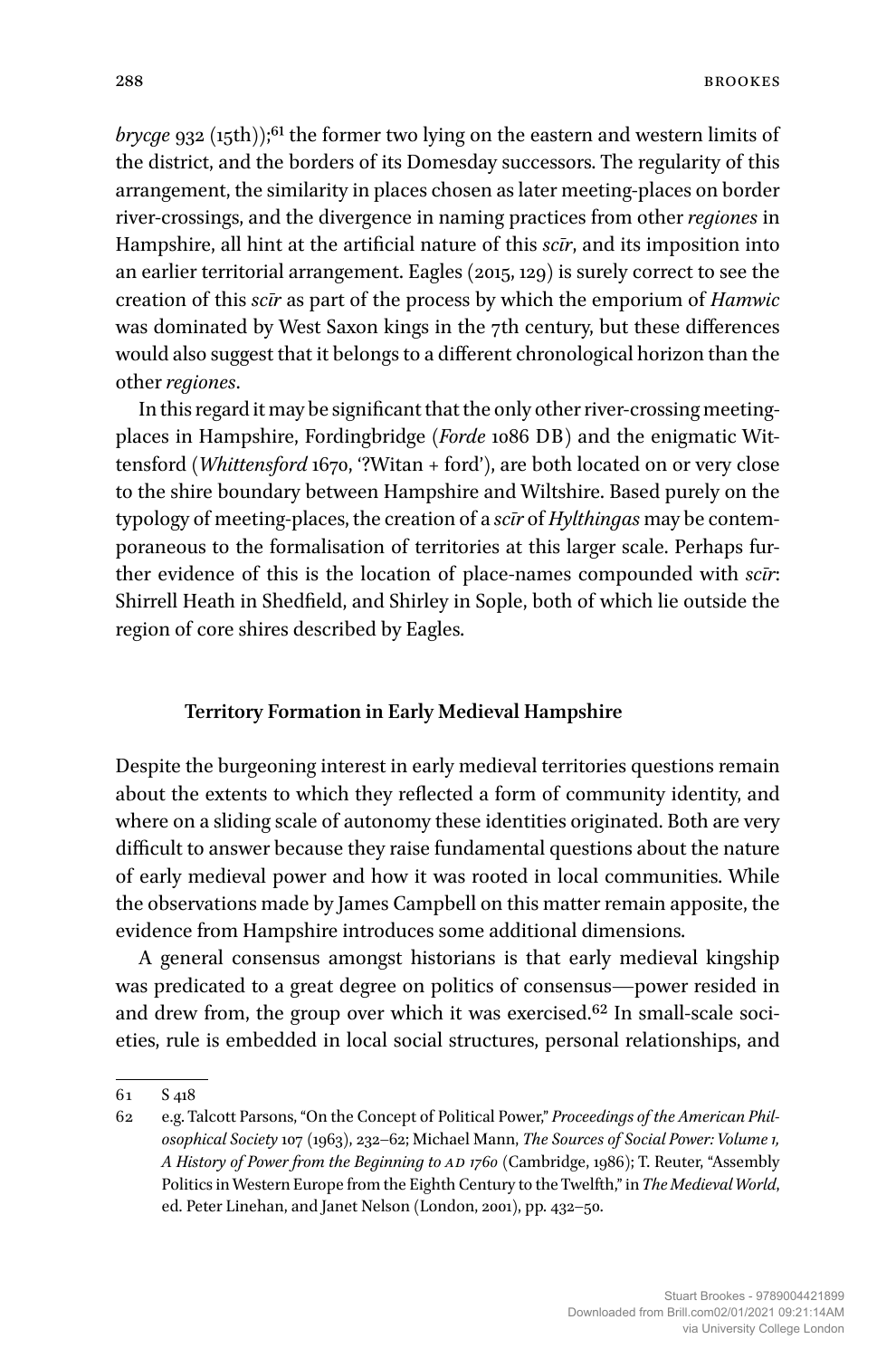community dynamics, so that authority resides in the consensus that forms and legitimises the existence of a political centre[.63](#page-13-0) The expectation is therefore that the origins of early medieval political communities are most likely to be found in the patterns of 'stakeholders' visible in the 5th and 6th centuries.

From this perspective, amongst the more persuasive models of communityterritory formation are those that have taken an explicitly cultural ecological approach. The 'river and wold' model, espoused, amongst others, by Alan Everitt and Tom Williamson argues that the natural environment has an important structuring effect on the formation of early territories.<sup>64</sup> Thus, there is often a tendency for these territories to conform to the basins of river systems, with boundaries collinear with those of the watershed.<sup>65</sup> These 'drainage provinces' naturally comprised variations in drainage, soils, relief and landcover that lent themselves to particular forms of agricultural activity and settlement. Where underlying soils are free-draining, such as on gravel terraces, the sides of river valleys are commonly the most suitable for arable agriculture, while intervening uplands—the 'wold'—often comprises less fertile, thinner, and exposed lands, better suited to woodland management and animal husbandry.<sup>66</sup> Thus, communities developed within drainage provinces principally as a result of interactions governed by agriculture and livestock farming. The lordships that existed over these communities were correspondingly 'extensive', drawing on services and renders that spanned these ecological zones.<sup>67</sup>

While Hampshire does not have the clearly differentiated landscape of Kent—from which Alan Everitt first developed the 'river and wold' model there are some areas where it may be usefully applied. Work undertaken by the ucl *Beneath the Tribal Hidage* project—another project with which Barbara was heavily involved—has described the clear tendency for early Anglo-Saxon burial sites to be associated with soils of fertility 3 and above, that were also free draining[.68](#page-13-5) In Hampshire these soils mainly restrict themselves to the distinctive

<span id="page-13-0"></span><sup>63</sup> Julio Escalona, Orri Vésteinsson and Stuart Brookes, "Polities, Neighbourhoods and Things In-between," in *Polity and Neighbourhood in Early Medieval Europe*, ed. Escalona, Vésteinsson, and Brookes (Turnhout, 2019), pp. 11–38.

<span id="page-13-1"></span><sup>64</sup> Alan Everitt, "River and Wold: Reflections on the Historical Origin of Regions and Pays," *Journal of Historical Geography* 3 (1977), 1–19; Everitt, *Continuity and Colonization: the Evolution of Kentish Settlement* (Leicester, 1986); e.g. Tom Williamson, *Environment, Society and Landscape in Early Medieval England* (Woodbridge, 2013).

<span id="page-13-2"></span><sup>65</sup> Williamson, *Environment, Society and Landscape*, pp. 82–106.

<span id="page-13-3"></span><sup>66</sup> Williamson, *Environment, Society and Landscape*, p. 55

<span id="page-13-4"></span><sup>67</sup> On this point cf. also Rosamond Faith, *The English Peasantry and the Growth of Lordship* (London, 1997), pp. 1–14.

<span id="page-13-5"></span><sup>68</sup> Sue Harrington and Martin Welch, *The Early Anglo-Saxon Kingdoms of Southern Britain ad 450–650: Beneath the Tribal Hidage* (Oxford, 2014), p. 91; cf. also Wendy Davies and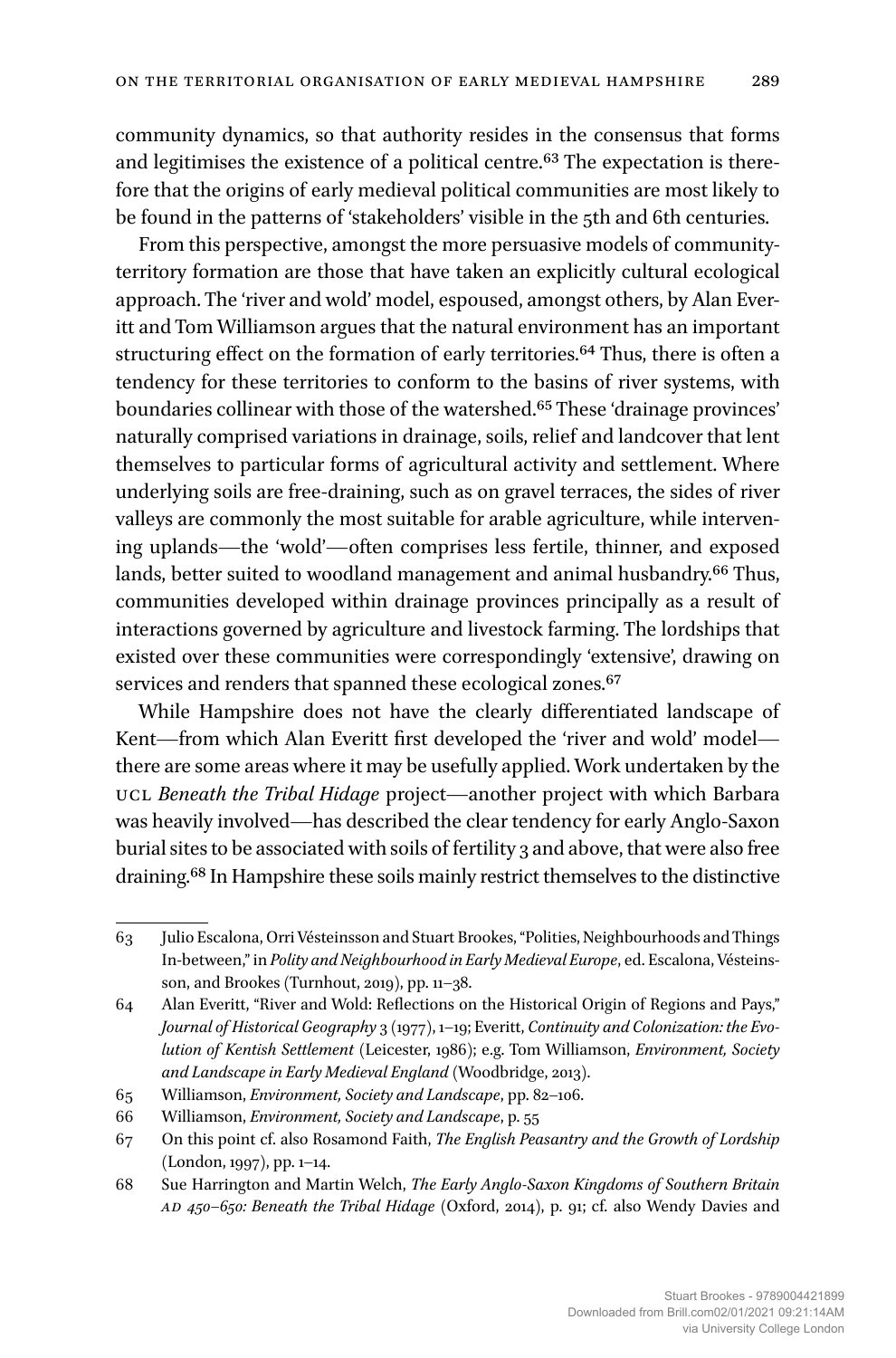Upper Chalk band running east-west across the county, and this same area is also the focus of 5th- and 6th-century burial ([Fig. 13.3](#page-15-0)). North and south of this band heavier Tertiary clays and sandy soils predominate. Here, three noteworthy clusters of burials are associated with smaller pockets of free-draining soils: across the centre of the Isle of Wight, the upper reaches of the River Avon, and a string of burials along Portsdown. Each in its own way may be regarded as an area of early high-status expression, with indications of connections with Kent[.69](#page-14-0)

In the main zone of good quality free-draining soils, the tendency to form a river valley territory is most clearly expressed in Chilcomb *regio*, the boundaries of which conform almost precisely to the upper watershed of the River Itchen. In what became the *regio* 6th-century burials cluster around Winchester with others at Tichborne Down House and Cheriton on tributaries of the Itchen.[70](#page-14-1) Similar river-based territories can be reconstructed focusing on the Rivers Anton and Dever, which became the *regiones* of *Andeferas* and *Micheldever* respectively[.71](#page-14-2) By contrast, neither the aforementioned River Avon complex, nor one based on the River Meon survived as recognisable administrative districts[.72](#page-14-3)

Hayo Vierck, "The Contexts of Tribal Hidage: Social Aggregates and Settlement Patterns," *Frühmittelalterliche Studien* 8 (1974), 223–93.

<span id="page-14-0"></span><sup>69</sup> C.J. Arnold, *The Anglo-Saxon Cemeteries of the Isle of Wight* (London, 1982); D.A. Hinton and Sally Worrell, "An Early Anglo-Saxon Cemetery and Archaeological Survey at Breamore, Hampshire, 1999–2006," *Archaeological Journal* 174 (2017), 68–145; Stuart Brookes, "'Folk' Cemeteries, Assembly and Territorial Geography in Early Anglo-Saxon England," in *Power and Place in Europe in the Early Middle Ages*, ed. Jayne Carroll, Andrew Reynolds and Barbara Yorke (London, 2019), pp. 64–90.

<span id="page-14-1"></span><sup>70</sup> Martin Biddle has argued that the core of this *regio*, formed of the monastic estate of Chilcomb, was already defined, and probably in royal possession, before the mid-7th century: "Hampshire and the Origins of Wessex," in *Problems in Economic and Social Archaeology*, ed. G. Sieveking, I.H. Longworth and K.E. Wilson (London, 1976), pp. 323–42, at p. 335.

<span id="page-14-2"></span><sup>71</sup> Somewhat different river-based territories have been reconstructed by Klingelhöfer, *Manor, Vill and Hundred*; however, these are considerably smaller units that subdivide river basins into a series of 'archaic hundreds'. It is hard to reconcile these conjectural territories with the *regio* of Micheldever as reconstructed by Brooks, "Alfredian Government," p. 172, or the *regiones* discussed by Eagles, "'Small Shires' and *Regiones*," even if the broad observations regarding settlement evolution are correct.

<span id="page-14-3"></span><sup>72</sup> Although it is not based on a river valley, Barry Cunnliffe's reconstruction of Ceptune Hundred in the area of the Meonwara, similarly conforms almost precisely with the watershed boundaries of the minor rivers Hermitage and Lavant, but does not appear to be fossilised as a 'small shire': "Saxon and Medieval Settlement Pattern in the Region of Chalton, Hampshire," *Medieval Archaeology* 16 (1972), 1–12.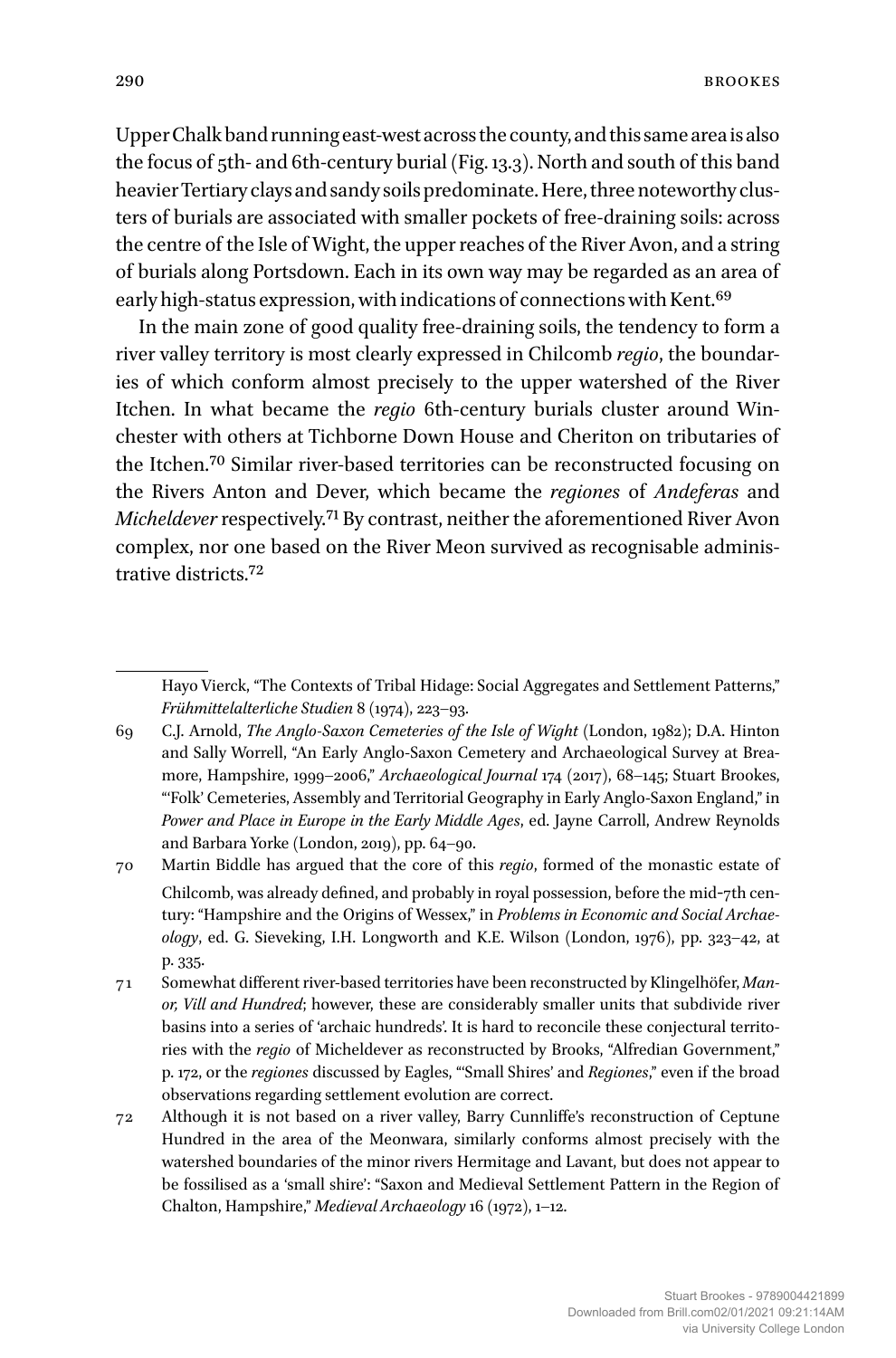<span id="page-15-0"></span>

Figure 13.3 Early Anglo-Saxon burials of the 5th and 6th centuries in Hampshire shown against the distribution of free-draining soils, after: Harrington and Welch, *Early Anglo-Saxon Kingdoms*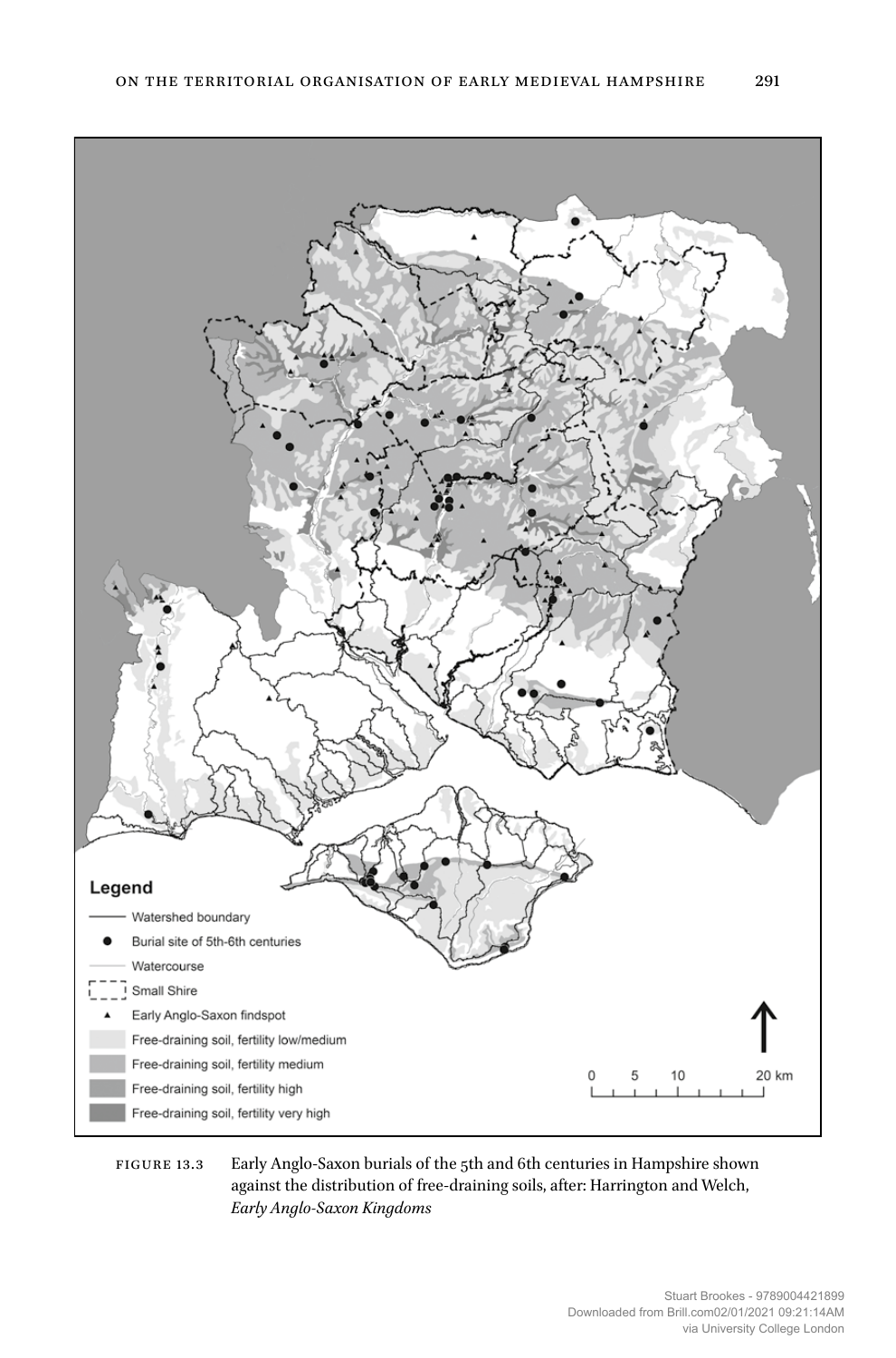However, while the 'river and wold' model might work reasonably well in certain parts of Hampshire, the evidence makes it more difficult to apply in others. Early burial sites, settlements, and putative territories in the north-west of the county bear little resemblance to drainage regions, and here it seems likely that other processes of community identity were at play. In its ecological composition, the Upper Test with its fertile well-drained soils and broad valley contours is identical to those of the Anton and Dever, but so far there is virtually no evidence for 5th- or 6th-century settlement. North of this, in what became *Cleras*, both appropriate soils and archaeological indicators for early settlement are hard to come by. On these grounds it seems highly unlikely that either was constituted as a recognisable territory before the 7th century. As late as the 18th century the parishes comprising this part of Hampshire consisted of large tracts of common and open land[.73](#page-16-0) Indeed, the high numbers of swine renders recorded for the Upper Test in Domesday Book at, for example, Whitnal, Whitchurch, and Overton, suggest that this region—despite the availability of good quality soils—was still only partially cultivated as late as the 11th century, with many settlements there perhaps only occupied on a temporary or seasonal basis before that.

Taken in these broad terms there is clearly some variability between these putative territories. Some consistently hold to a certain structural appearance, sharing an ecological profile, focusing on a cluster of 5th- to 6th-century burials, and an administrative configuration attuned to relief and—in later attested meeting-places—topographical features. But not all districts sharing this profile emerged intact as later 'small shires' as might be supposed by Bassett's knock-out model. Rather, domination over these communities involved the refashioning of territorial arrangements in a seemingly artificial manner. *Hylthingas*-*scīr* as reconstructed by Eagles bears little resemblance to a drainage province—there are virtually none of the soils favoured by early settlement and archaeological evidence is noticeably thin before the 7th century. Coupled with the differences in the form of its meeting-places it seems likely that it was inserted into, rather than developed organically from, the networks of communities within it. In a similar fashion the lack of archaeological evidence and the divergence in ecological profile of north-west Hampshire argue against their origins as coherent 'folk' territories of the early Anglo-Saxon period. Here, it seems more likely that territory formation came as a result of administrative measures. However, the similarity of their meeting-places and the scale and form of these districts to those of 'core' *regiones* suggests that these emerged at a different time or via different processes than *Hylthingas*-*scīr.* Of

<span id="page-16-0"></span><sup>73</sup> John Chapman and Sylvia Seeliger, *A Guide to Enclosure in Hampshire* (Winchester, 1997).